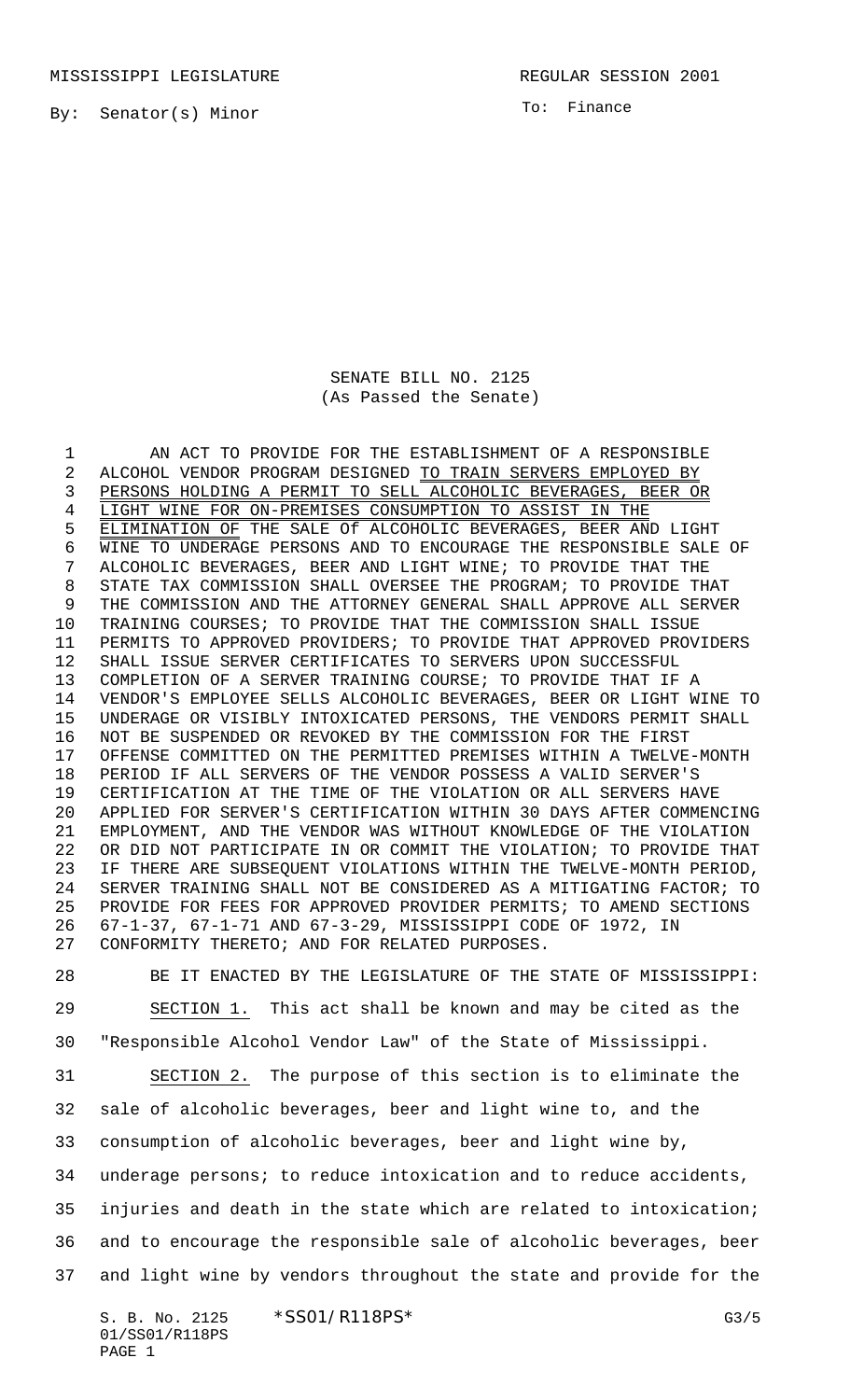mitigation of administrative penalties against vendors who comply with responsible practices in accordance with this act. SECTION 3. As used in this act: (a) "Commission" means the State Tax Commission. (b) "Person" means and includes any individual, partnership, corporation, association or other legal entity. (c) "Vendor" means any person holding a permit to sell alcoholic beverages, beer or light wine for on-premises consumption. (d) "Server" means any employee of a vendor who is authorized to sell, serve or mix alcoholic beverages, beer or 49 light wine in the normal course of his or her employment. (e) "Server certification" means the certificate issued to a server upon completion of an approved server training course. (f) "Approved provider" means a person approved by the commission to provide server training courses. (g) "Trainer" means an individual employed or authorized by an approved training provider to conduct an alcohol server education course wherein the successful completion of the course by the student will result in the issuance of a server certification. SECTION 4. (1) The commission shall oversee the Responsible Alcohol Vendor Program. Such program shall be designed to educate vendors and their employees and customers about selling, serving and consuming alcoholic beverages, beer and light wine in a responsible manner. The commission shall: (a) Approve server training courses for vendors and servers; and (b) Issue and renew approved provider permits. Approved provider permits shall be considered a privilege license and if not expired, suspended or revoked, remain valid within the State of Mississippi.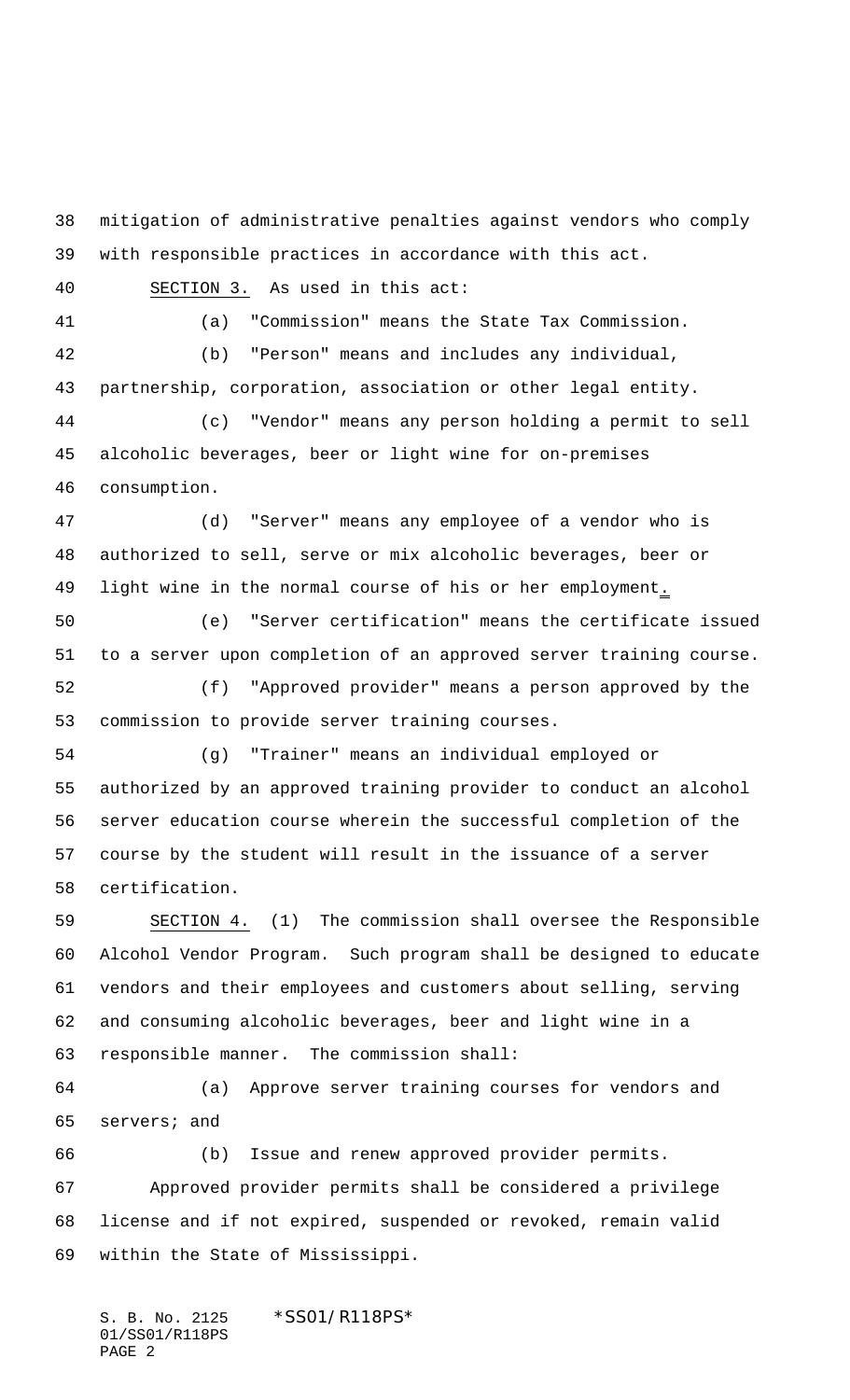(2) The commission and the Attorney General shall approve all server training courses prior to implementation. The commission shall issue permits to approved providers. The permits for approved providers shall be valid for two (2) years. The commission may promulgate rules and regulations setting forth additional requirements for providers and/or individual trainers.

 (3) Approved providers shall retain records of all persons trained for a period of three (3) years after the date of such training and shall make this information available to the commission upon request or as required by regulation.

 SECTION 5. Approved providers shall issue server certificates to servers upon successful completion of a server training course offered by an approved provider. Server certificates shall be valid for a period of two (2) years from the date of completion of the training course and shall be issued and renewed by approved providers in accordance with the rules and regulations promulgated by the commission.

 SECTION 6. The commission may suspend or revoke an approved provider's permit or impose a fine for noncompliance with this act or for any violation of federal, state or local laws or regulations. The procedure for the suspension, revocation or denial of a permit, or for the imposition of fines, shall be the same as are otherwise set forth in Chapter 1, Title 67, Mississippi Code of 1972, for suspension or revocation of alcoholic beverage permits.

95 SECTION 7. (1) If vendor's employee sells alcoholic beverages, beer or light wine to an underage or visibly intoxicated person, the vendor's permit shall not be suspended or revoked by the commission for the first offense committed on the permitted premises within a twelve-month period if:

 (a) All servers of the vendor possessed a valid server's certification at the time of the violation or all servers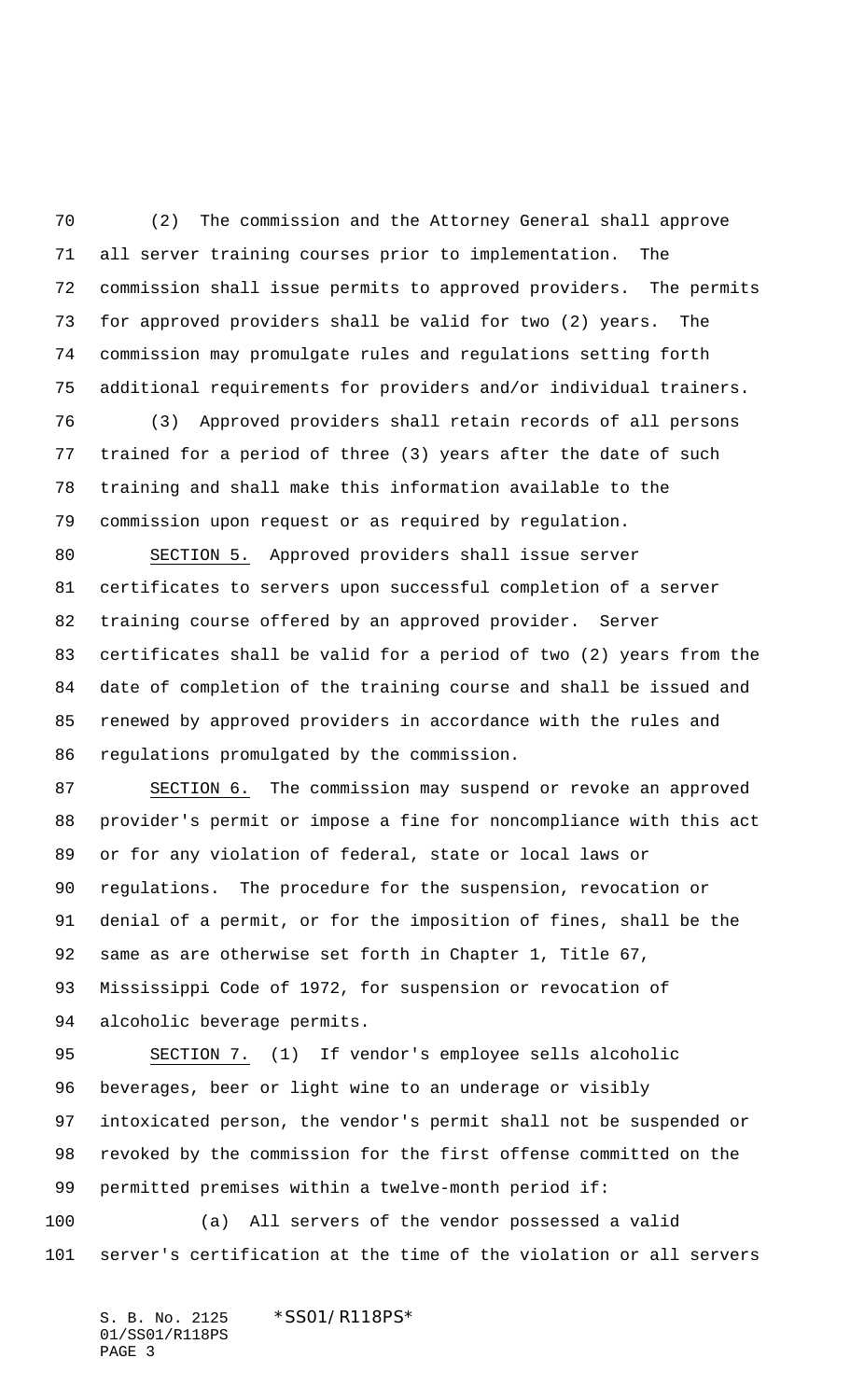had applied for server's certification within thirty (30) days 103 after commencing employment; and

 (b) The vendor was without knowledge of the violation or did not participate in or commit such violation.

 (2) If there are subsequent violations at the permitted premises within a twelve-month period, the commission shall not consider server training in mitigation of a vendor's administrative penalties or fines for the unlawful sale or service of an alcoholic beverage, beer or light wine.

 (3) The vendor shall have the burden of proof in showing that his or her employees were trained or had applied for training within thirty (30) days of commencing employment.

 SECTION 8. The commission may promulgate rules and regulations to effectuate the program in accordance with the Mississippi Administrative Procedures Law, including, but not limited to, rules and regulations related to the development, establishment and maintenance of the program. The commission shall effect the formation of an industry advisory council to provide comment on the proposed initial rules and regulations.

121 SECTION 9. The commission may promulgate rules and regulations regarding fees for approved provider permits to be issued under this act. The commission may assess a permit fee not to exceed Five Hundred Dollars (\$500.00) upon any person, organization or entity seeking classification as an approved provider. This permit shall remain valid for a period of two (2) years, unless suspended or revoked by the commission. The commission may renew an approved provider permit upon request and assess a permit renewal fee not to exceed One Hundred Dollars (\$100.00).

 SECTION 10. Section 67-1-37, Mississippi Code of 1972, is amended as follows: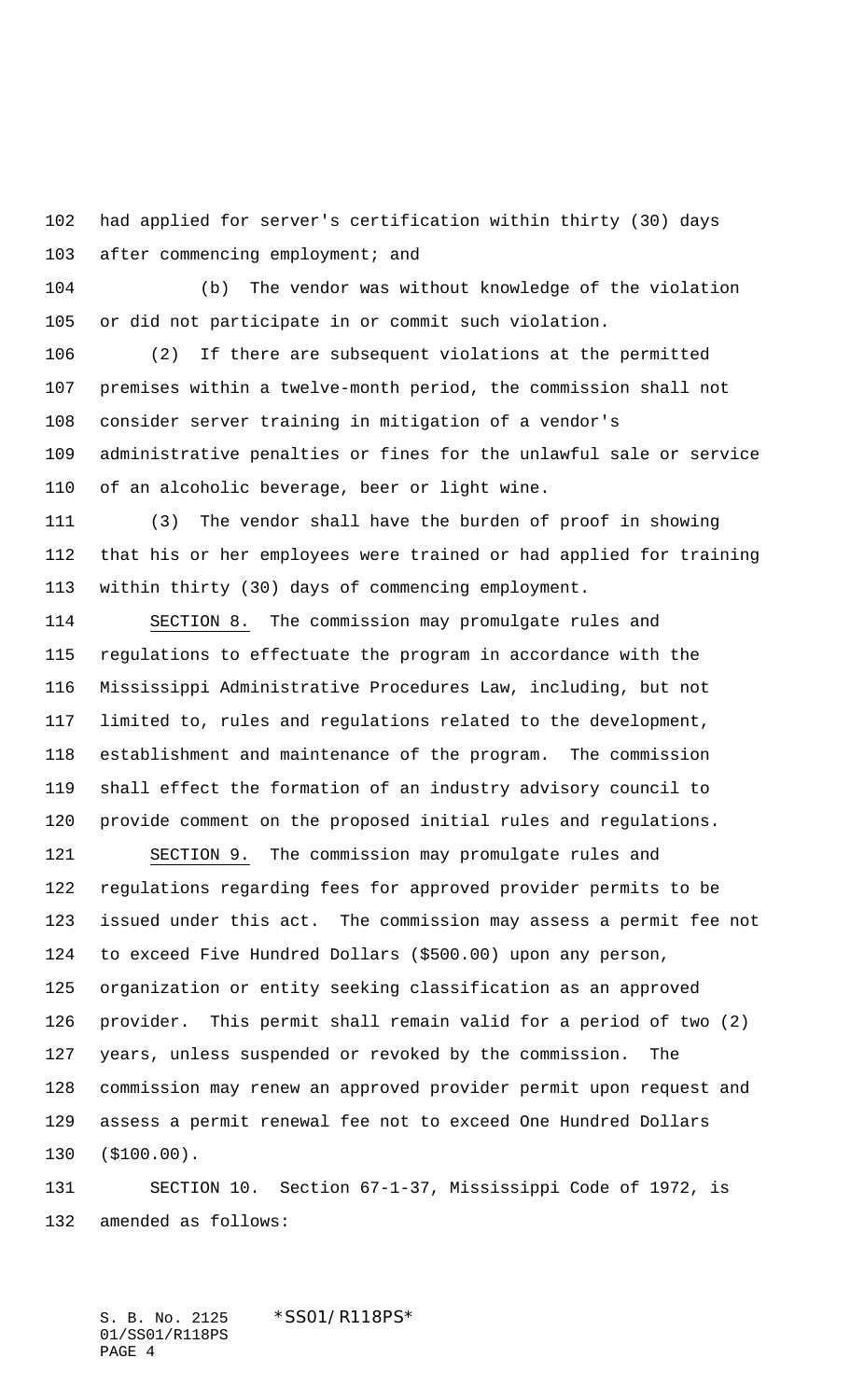67-1-37. The State Tax Commission, under its duties and powers with respect to the Alcoholic Beverage Control Division therein, shall have the following powers, functions and duties:

 (a) To issue or refuse to issue any permit provided for by this chapter, or to extend the permit or remit in whole or any part of the permit monies when the permit cannot be used due to a natural disaster or Act of God.

 (b) To revoke, suspend or cancel, for violation of or noncompliance with the provisions of this chapter, or the law governing the production and sale of native wines, or any lawful rules and regulations of the commission issued hereunder, or for other sufficient cause, any permit issued by it under the provisions of this chapter; however, no such permit shall be revoked, suspended or cancelled except after a hearing of which the permit holder shall have been given reasonable notice and an opportunity to be heard. The board shall be authorized to suspend the permit of any permit holder for being out of compliance with an order for support, as defined in Section 93-11-153. The procedure for suspension of a permit for being out of compliance with an order for support, and the procedure for the reissuance or reinstatement of a permit suspended for that purpose, and the payment of any fees for the reissuance or reinstatement of a permit suspended for that purpose, shall be governed by Section 93-11-157 or 93-11-163, as the case may be. If there is any conflict between any provision of Section 93-11-157 or 93-11-163 and any provision of this chapter, the provisions of Section 93-11-157 or 93-11-163, as the case may be, shall control.

 (c) To prescribe forms of permits and applications for permits and of all reports which it deems necessary in administering this chapter.

 (d) To fix standards, not in conflict with those prescribed by any law of this state or of the United States, to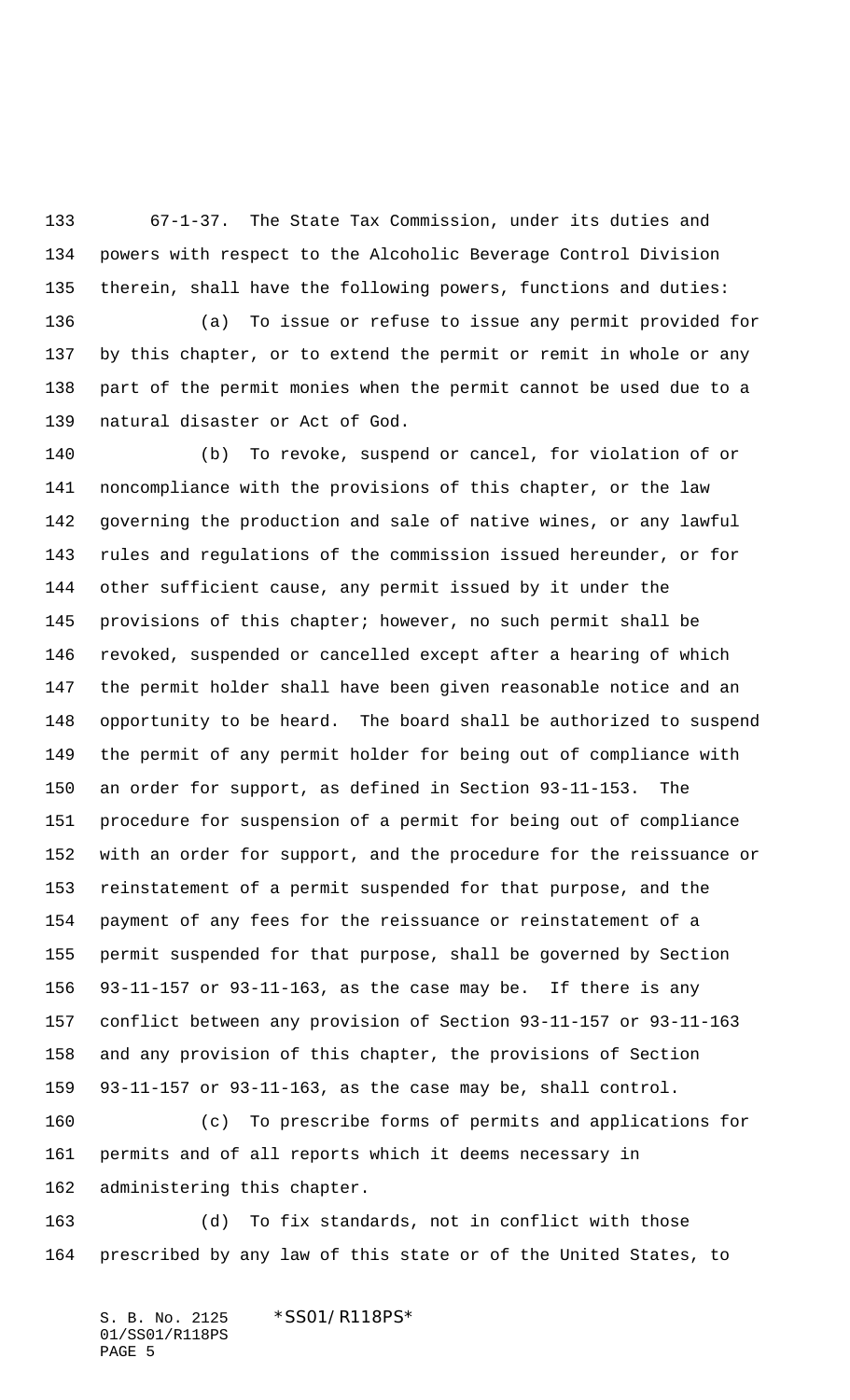secure the use of proper ingredients and methods of manufacture of alcoholic beverages.

 (e) To issue rules regulating the advertising of alcoholic beverages in the state in any class of media and permitting advertising of the retail price of alcoholic beverages.

 (f) To issue reasonable rules and regulations, not inconsistent with the federal laws or regulations, requiring informative labeling of all alcoholic beverages offered for sale within this state and providing for the standards of fill and shapes of retail containers of alcoholic beverages; however, such containers shall not contain less than fifty (50) milliliters by liquid measure.

 (g) Subject to the provisions of subsection (3) of Section 67-1-51, to issue rules and regulations governing the issuance of retail permits for premises located near or around schools, colleges, universities, churches and other public institutions, and specifying the distances therefrom within which no such permit shall be issued. The Alcoholic Beverage Control Division shall not allow the sale or consumption of alcoholic beverages in or on the campus of any public school or college, and no alcoholic beverage shall be for sale or consumed at any public athletic event at any grammar or high school or any college.

 (h) To adopt and promulgate, repeal and amend, such rules, regulations, standards, requirements and orders, not inconsistent with this chapter or any law of this state or of the United States, as it deems necessary to control the manufacture, importation, transportation, distribution and sale of alcoholic liquor, whether intended for beverage or nonbeverage use in a manner not inconsistent with the provisions of this chapter or any other statute, including the native wine laws.

S. B. No. 2125 \* SS01/R118PS\* 01/SS01/R118PS PAGE 6 (i) To call upon other administrative departments of the state, county and municipal governments, county and city police departments and upon prosecuting officers for such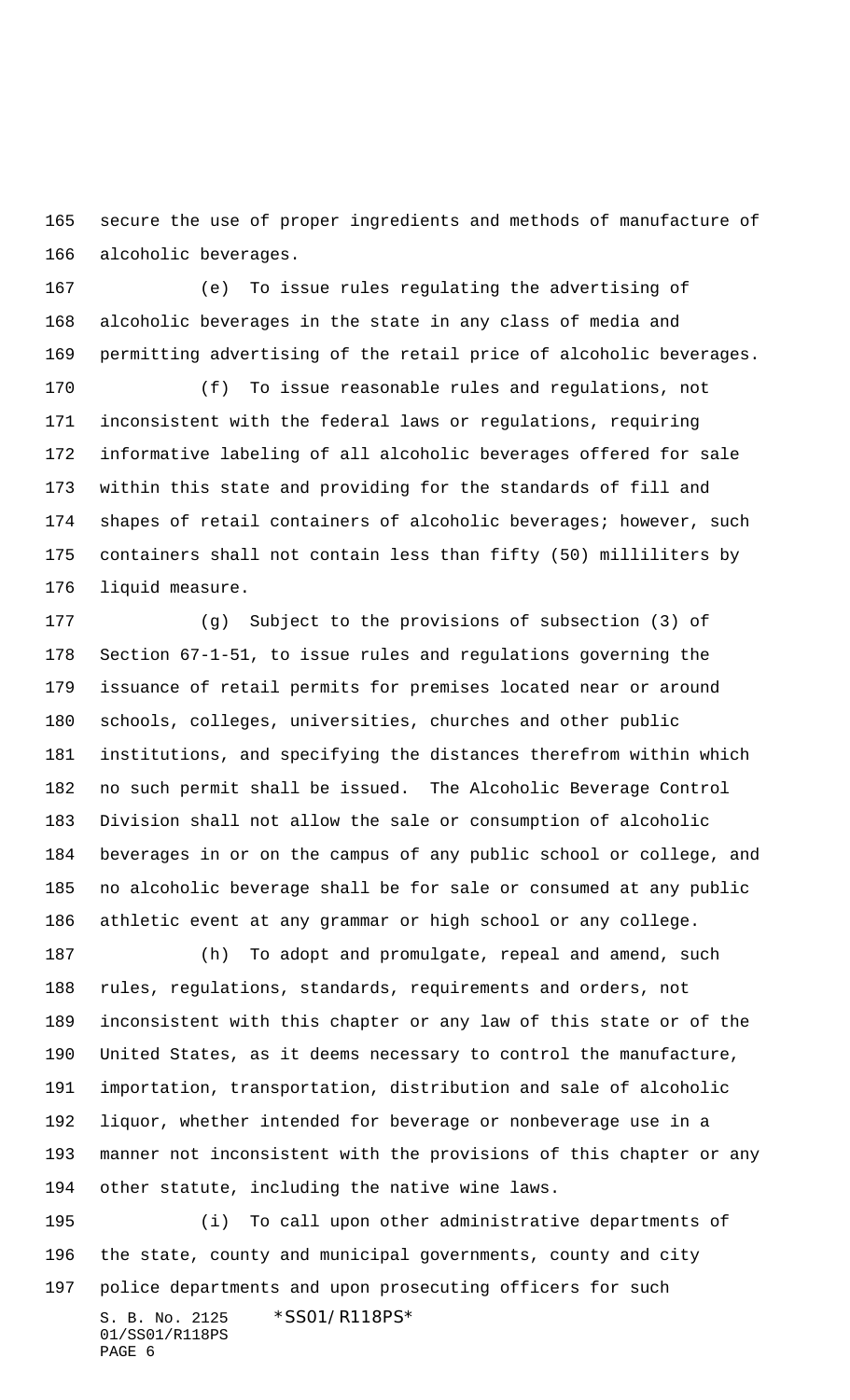information and assistance as it may deem necessary in the performance of its duties.

 (j) To prepare and submit to the Governor during the month of January of each year a detailed report of its official acts during the preceding fiscal year ending June 30, including such recommendations as it may see fit to make, and to transmit a like report to each member of the Legislature of this state upon the convening thereof at its next regular session.

 (k) To inspect, or cause to be inspected, any premises where alcoholic liquors intended for sale are manufactured, stored, distributed or sold, and to examine or cause to be examined all books and records pertaining to the business conducted therein.

 (l) In the conduct of any hearing authorized to be held by the commission, to hear testimony and take proof material for its information in the discharge of its duties under this chapter; to issue subpoenas, which shall be effective in any part of this state, requiring the attendance of witnesses and the production of books and records; to administer or cause to be administered 217 oaths; and to examine or cause to be examined any witness under oath. Any court of record, or any judge thereof, may by order duly entered require the attendance of witnesses and the production of relevant books subpoenaed by the commission, and such court or judge may compel obedience to its or his order by proceedings for contempt.

 (m) To investigate the administration of laws in relation to alcoholic liquors in this and other states and any foreign countries, and to recommend from time to time to the Governor and through him to the Legislature of this state such amendments to this chapter, if any, as it may think desirable. (n) To designate hours and days when alcoholic beverages may be sold in different localities in the state which permit such sale.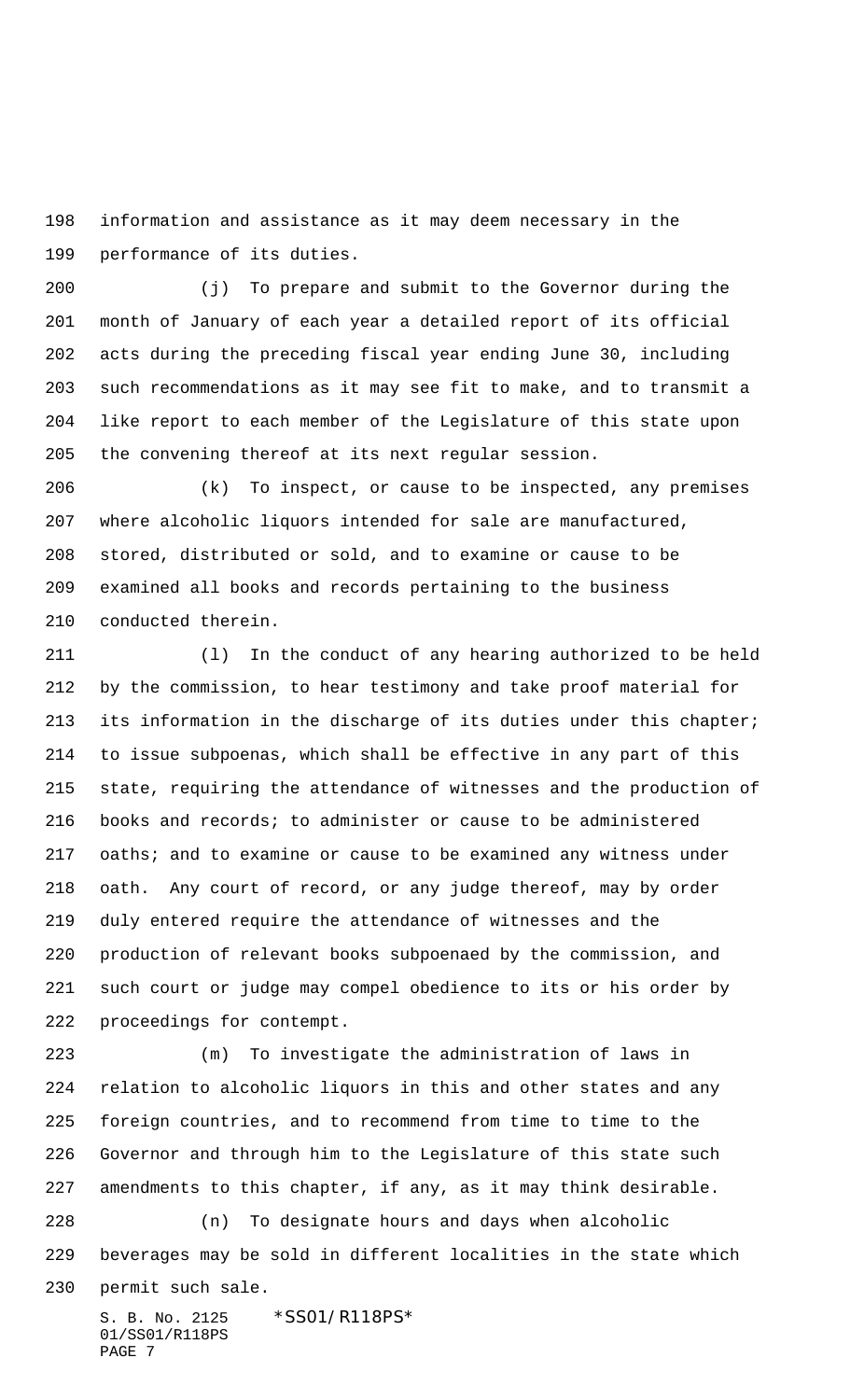(o) To assign employees to posts of duty at locations where they will be most beneficial for the control of alcoholic beverages, to remove, to dismiss, to suspend without pay, to act as a trial board in hearings based upon charges against employees. After twelve (12) months' service, no employee shall be removed, dismissed, demoted or suspended without just cause and only after being furnished with reasons for such removal, dismissal, demotion or suspension, and upon request given a hearing in his own defense.

 (p) All hearings conducted by the commission shall be open to the public, and, when deemed necessary, a written transcript shall be made of the testimony introduced thereat.

 (q) To adopt and promulgate rules and regulations for suspension or revocation of identification cards of employees of permittees for violations of the alcoholic beverage control laws, rules or regulations.

 (r) To adopt and promulgate rules and regulations for Responsible Alcohol Vendor Law.

 SECTION 11. Section 67-1-71, Mississippi Code of 1972, is amended as follows:

 67-1-71. The commission may revoke or suspend any permit issued by it for a violation by the permittee of any of the provisions of this chapter or of the regulations promulgated under it by the commission.

 Permits must be revoked or suspended for the following causes:

 (a) Conviction of the permittee for the violation of any of the provisions of this chapter;

 (b) Willful failure or refusal by any permittee to comply with any of the provisions of this chapter or of any rule 261 or regulation adopted pursuant thereto;

 (c) The making of any materially false statement in any application for a permit;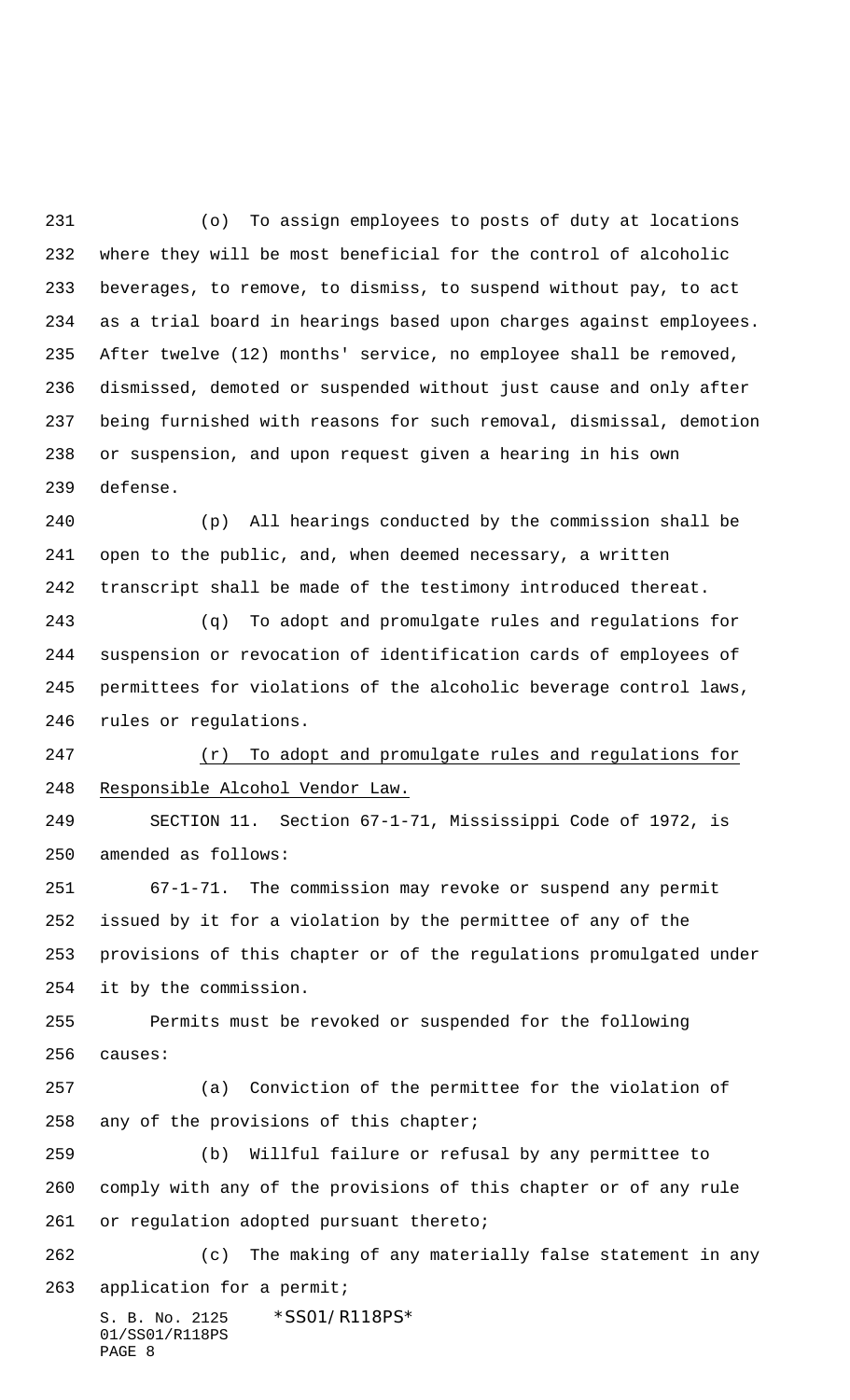(d) Conviction of one **\* \* \*** or more of the clerks, agents or employees of the permittee, of any violation of this chapter upon the premises covered by such permit within a period of time as designated by the rules or regulations of the commission;

 (e) The possession on the premises of any retail permittee of any alcoholic beverages upon which the tax has not been paid;

 (f) The willful failure of any permittee to keep the records or make the reports required by this chapter, or to allow an inspection of such records by any duly authorized person;

 (g) The suspension or revocation of a permit issued to the permittee by the federal government, or conviction of violating any federal law relating to alcoholic beverages;

 (h) The failure to furnish any bond required by this chapter within fifteen (15) days after notice from the commission; and

 (i) The conducting of any form of illegal gambling on the premises of any permittee or on any premises connected therewith or the presence on any such premises of any gambling device with the knowledge of the permittee.

 The provisions of item (i) of this section shall not apply to gambling or the presence of any gambling devices, with knowledge of the permittee, on board a cruise vessel in the waters within the State of Mississippi, which lie adjacent to the State of Mississippi south of the three (3) most southern counties in the State of Mississippi, or on any vessel as defined in Section 27-109-1 whenever such vessel is on the Mississippi River or navigable waters within any county bordering on the Mississippi River. The commission may, in its discretion, issue on-premises retailer's permits to a common carrier of the nature described in this paragraph.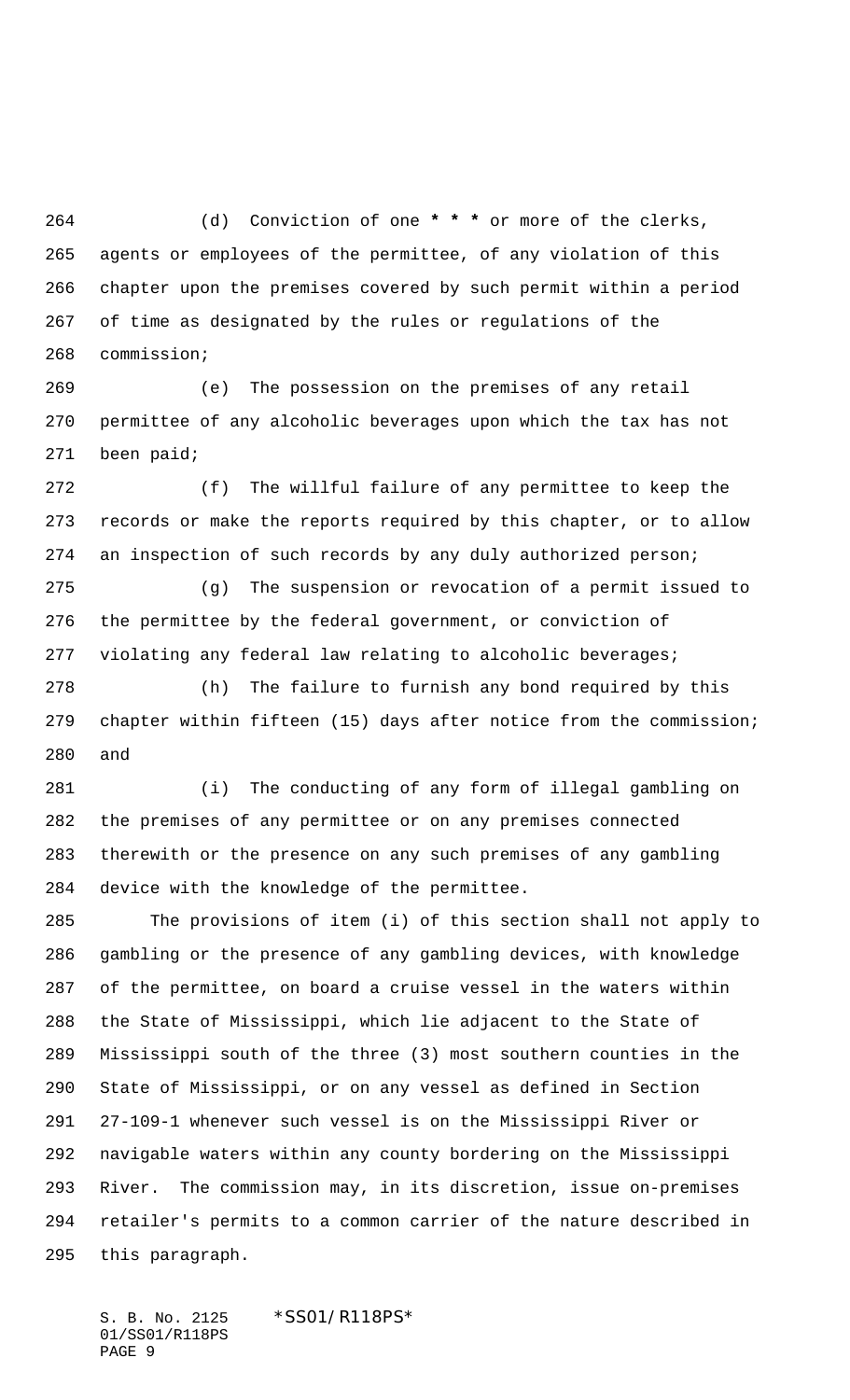In exercising its authority under this section, the

 commission shall recognize the defense created for permittees certified under the Responsible Alcohol Vendor Law.

 No permit shall be revoked except after a hearing by the commission with reasonable notice to the permittee and an opportunity for him to appear and defend.

 In addition to the causes specified in this section and other provisions of this chapter, the commission shall be authorized to suspend the permit of any permit holder for being out of compliance with an order for support, as defined in Section 93-11-153. The procedure for suspension of a permit for being out of compliance with an order for support, and the procedure for the reissuance or reinstatement of a permit suspended for that purpose, and the payment of any fees for the reissuance or reinstatement of a permit suspended for that purpose, shall be governed by Section 93-11-157 or 93-11-163, as the case may be. If there is any conflict between any provision of Section 93-11-157 or 93-11-163 and any provision of this chapter, the provisions of Section 93-11-157 or 93-11-163, as the case may be, shall control.

 SECTION 12. Section 67-3-29, Mississippi Code of 1972, is amended as follows:

 67-3-29. (1) The commissioner shall revoke any permit granted by authority of this chapter to any person who shall violate any of the provisions of this chapter or the revenue laws of this state relating to engaging in transporting, storing, selling, distributing, possessing, receiving or manufacturing of wines or beers, or any person who shall hereafter be convicted of the unlawful sale of intoxicating liquor, or any person who shall allow or permit any form of illegal gambling or immorality on the premises described in such permit.

S. B. No. 2125 \* SS01/R118PS\* (2) If any person exercising any privilege taxable under the provisions of Chapter 71 of Title 27, Mississippi Code of 1972,

01/SS01/R118PS PAGE 10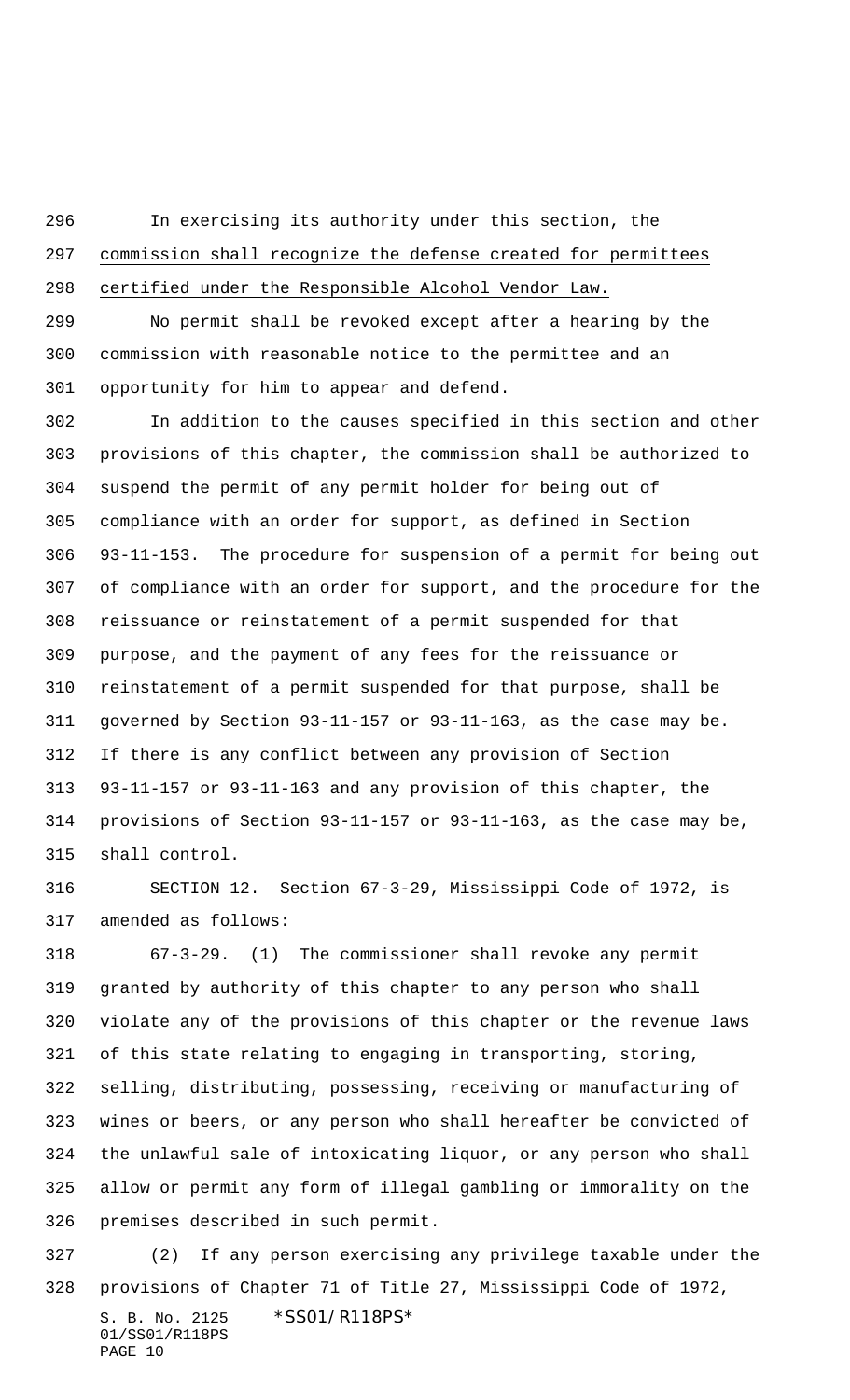shall willfully neglect or refuse to comply with the provisions of such chapter, or any rules or regulations promulgated by the commissioner under authority of such chapter, or the provisions of this chapter, the commissioner shall be authorized to revoke the permit theretofore issued to such person, after giving to such person ten (10) days' notice of the intention of the commissioner to revoke such permit. The commissioner may, however, suspend such permit instead of revoking same if, in his opinion, sufficient cause is shown for a suspension rather than revocation. Any person whose permit shall have been revoked by the commissioner shall be thereafter prohibited from exercising any privilege under the provisions of Chapter 71 of Title 27, Mississippi Code of 1972, for a period of two (2) years from the date of such revocation. The commissioner may, however, for good cause shown, grant a new permit upon such conditions as the commissioner may prescribe. Any person whose permit shall have been suspended by the commissioner shall be prohibited from exercising any privilege under the provisions of Chapter 71 of Title 27, Mississippi Code of 1972, during the period of such suspension. Failure of such person to comply with the terms of the suspension shall be cause for revocation of his permit, in addition to the other penalties provided by law.

S. B. No. 2125 \* SS01/R118PS\* 01/SS01/R118PS PAGE 11 (3) In addition to the reasons specified in this section and other provisions of this chapter, the commissioner shall be authorized to suspend the permit of any permit holder for being out of compliance with an order for support, as defined in Section 93-11-153. The procedure for suspension of a permit for being out of compliance with an order for support, and the procedure for the reissuance or reinstatement of a permit suspended for that purpose, and the payment of any fees for the reissuance or reinstatement of a permit suspended for that purpose, shall be governed by Section 93-11-157 or 93-11-163, as the case may be. If there is any conflict between any provision of Section